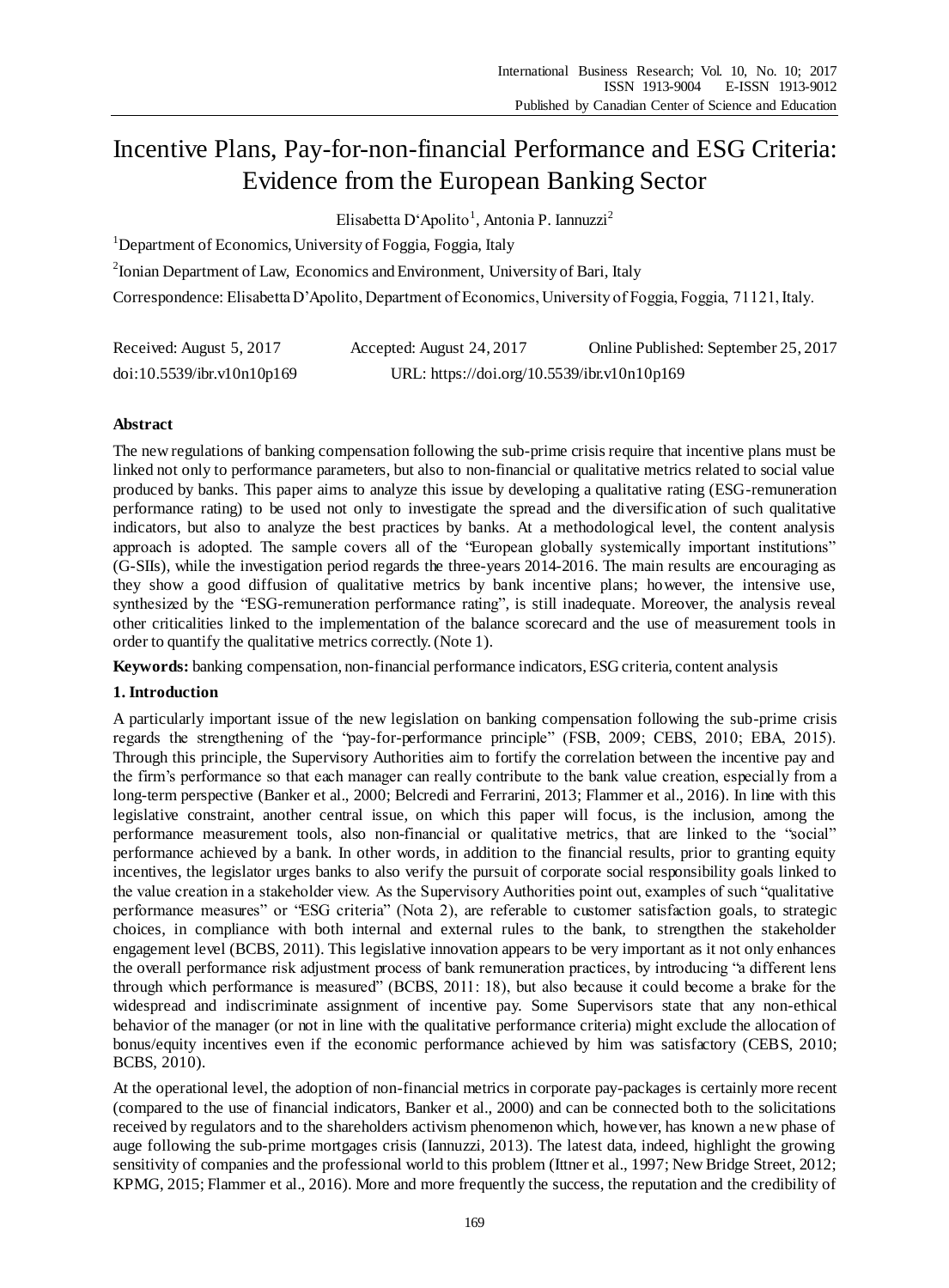the CEO is assessed both on the basis of the economic performance achieved by these managers and by examining their non-financial performance (ESG performance). This in order to take account of "many aspects of leadership that go beyond mere market performance" (Harvard Business Review, 2015. 50). At the doctrinal level, however, literature has not as yet gone into enough depth: up till now a few works analyze this particular aspect of the managerial pay and among these no research investigates only the banking sector (Banker et al., 2000; Miles and Miles, 2011; Maas, 2016), probably due to the (on going) poor propensity of the financial firms to use such qualitative criteria (Abdelmotaal and Abdel-Kader, 2016).

Nevertheless, as the latest Financial Stability Board report on the application by the financial institutions of the new rules on pay packages points out, an area characterized by considerable margins of improvements still regards the development of the quantitative and mostly qualitative performance criteria to which variable remunerations must be anchored (FSB, 2015). Therefore, based on this evidence, this paper aims to deepen the issue of "non-financial performance indicators" and achieve the following research objectives:

a) analyze the spread and frequency (of use) of such metrics by major European banks;

b) verify the quantitative diversification of such indicators and any progress made by banks in recent years with regard to their use;

c) to develop a qualitative rating, to be used not only as a diagnostic tool, but also as a "tableau de bord" in order to address the banks towards a more virtuous behavior and in line with more advanced practices in the field of incentive compensation programs.

The sample covers the universe of the "European globally systemically important institutions" (G-SIIs), while the investigation period regards the three-years 2014-2016. At a methodological level, the study is based on the elaboration of a quantitative score (called ESG-remuneration performance rating) designed to detect the best practices by banks regarding the use of non-financial metrics in their remuneration packages. For this purpose, information is obtained using the "content analysis approach" (Abbott and Monsen, 1979) and by consulting the official documents of each bank (Annual reports, Compensation reports, Corporate Governance reports, web site). This study is innovative because it contributes to the existing literature in many ways. First of all, it addresses a still unexplored issue in the banking sector. Indeed, based on current knowledge, the issue of the ESG criteria linked to bank incentive plans has not yet been sufficiently investigated in literature. Secondly, the methodological approach adopted in this paper is more sophisticated because it is based on the elaboration of a synthetic indicator (rating or score). On the contrary, other similar studies investigate the adoption of non-financial metrics by verifying only their presence or absence within the incentive plans, that is their use or not-use by enterprises (indeed, dichotomous variables are usually used, see Hong et al., 2015) without investigating its intersive use and/or compliance level with regulatory requirements or best practices.

The remainder of the study is organized as follows. In Section 2 we review the literature on banking compensation and on the use of non-financial metrics. Section 3 focuses on the research method and the sample used for the assignment of the "ESG-remuneration performance rating" to banks; in Section 4 we present the results while in Section 5 we discuss our empirical findings and provide suggestions for further research.

## **2. Literature Review**

As part of the extensive literature on executive compensation, most scientific contributions focus on the analysis of incentive pay, that is on the relationships between the amount of variable remuneration and the economic and financial performance of firms. However, recent research has also begun to develop a further profile of analysis aimed at analyzing existing relationships between variable remuneration and some non-financial performance indicators (or non-financial performance indicators) associated with social and ethical value (Nota 3) produced by enterprises (Uni PRI, 2012; Maas, 2016). This second set of research is based on the stakeholder theory in which the conduct of the CEO and all the Top Management and also their remuneration packages must reflect not only the shareholders expectations but also that of all other stakeholders. Among these, must be cited the customers, the employees, the Supervisory Authorities (for which managerial remuneration must meet prudential objectives) therefore, the society as a whole (Berrone and Gomez-Mejia, 2009a). However, the first studies that analyze the inclusion of qualitative (or non-financial) metrics in remuneration packages focus almost exclusively on environmental performance. The main results appear partial. On the one hand, they highlight how environmental performance is a decisive factor in managerial remuneration (Campbell et al., 2007), confirming a positive relationship between the use of environmental standards, as part of Top Management's remuneration, and the firm's environmental performance. On the other hand, however, this connection is verified only for a few category of managers (Russo and Harrison, 2005), or only for some environmental standards (Cordeiro and Sarkis, 2008).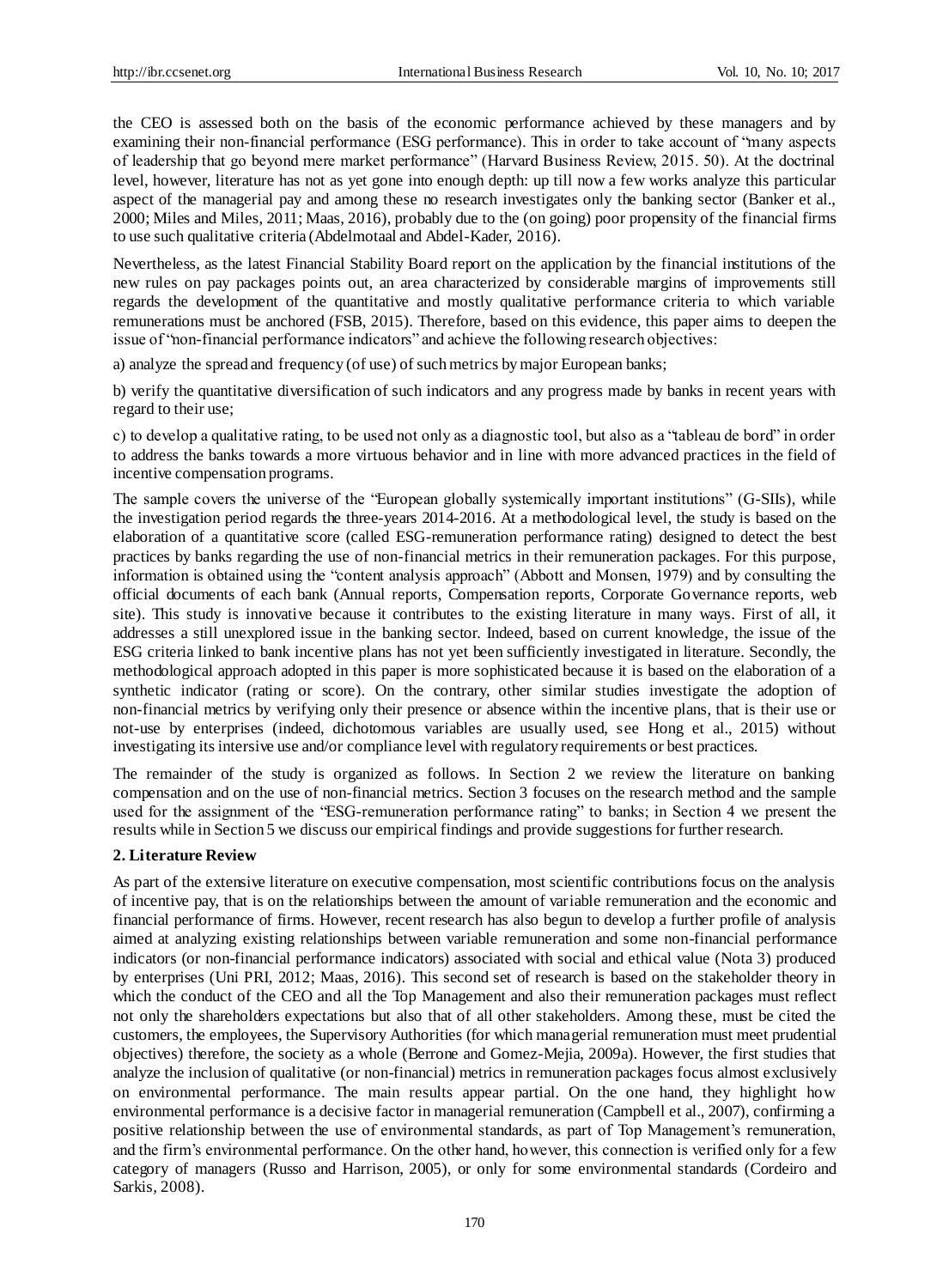More recently, the focus moves onto the study of the relationship between the use of non-financial metrics and the overall corporate ethics performance (or CSR - Corporate Social Responsibility). In this regard, Maas (2016), focusing on about 400 companies for the years 2008-2012 (for a total of 1,846 observations), highlights two very interesting aspects. On the one hand, the level of ethical performance, which characterizes an enterprise, does not seem to have a predictive value for the use of non-financial metrics; on the other, the inclusion of such Key Performance Indicators (KPIs), especially if specific quantitative targets are associated with them, represents a concrete way to improve CSR (Nota 4). On the contrary, Hong et al. (2015: 2), while confirming how "executive compensation for CSR leads to more CSR activities" also note that "a better corporate governance predicts a greater likelihood of observing executive compensation contracts with incentives linked to CSR outcomes" (Hong et al., 2015: 5). In other words, the authors argue that the adoption of a better corporate governance system, with less managerial power, can positively influence the adoption of non-financial metrics, qualifying both as a predictor and as a factor determinant of the use of such parameters. Related results also emerge from a recent study conducted by Vigeo, a renowned social and environmental rating agency. In detail, this company finds that integrating ESG (Environmental, Social, Governance) criteria into managers' remuneration practices has a positive and significant impact on the company's ethical rating. This evidence, although it cannot qualify as a direct causal relationship, however "suggests that CSR-linked executive remuneration can be an important signal and tool of a strategic and comprehensive approach to sustainability and integration of CSR drivers" (Vigeo, 2015: 7). Moreover, further research also reveal a direct relationship between the CSR and the non-financial incentives. That is, not only such non-financial incentives would have a positive influence on the corporate social performance, but also the level of CSR that is the adoption of greater social responsibility practices, even under an organizational profile (Nota 5) could be a determining factor in the use of non-financial metrics in remuneration practices (Hong et al., 2015; Abdelmotaal and Abdel-Kader, 2016). This could happen because companies that adopt more CSR practices also have a better sustainability information system, a circumstance that facilitates the use of non-financial metrics in remuneration schemes. Another explanation lies in the possible disciplinary effect of non-financial metrics whose use should therefore urge managers to implement more sustainability practices.

Finally, a third more recent research area includes, in addition to the analysis of corporate social performance, also the economic ones. The main results of this strand of literature are encouraging. Indeed, the use of ESG criteria in remuneration packages would result in both a reduction in short-termism by management and its social and environmental benefits, and an increase in the corporate value measured by Tobin'Q (Flammer et al., 2016), and finally, a better economic performance (Banker et al., 2000). Additionally, the use of CSR in managerial remuneration would also improve corporate governance by encouraging executives to: a) adopt a longer-term investment horizon; b) focus on stakeholders that contribute more to the sustainable value creation in time; c) undertake more complex, but more effective, initiatives in terms of environmental sustainability (Flammer et al., 2016). In short, the literature review suggests that the effectiveness of non-financial metrics in remuneration packages still requires further insight (Maas, 2016). In detail, the main criticisms concern the methodological system that often only marginally addresses this question (Berrone and Gomez-Mejia 2009b; Cordeiro and Sarkis, 2008) or focuses only on environmental performance (Russo and Harrison, 2005; Cordeiro and Sarkis, 2008). Moreover, most doctrinal contributions seem to be concentrated on non-financial firms. Indeed, and on the basis of this knowledge, no study has been carried out only on the banking sector, despite the fact some recent research reveals how the "pay-for non financial performance" approach is slowly spreading also within the financial industry (Morgan Stanley, 2016).

#### **3. Data and Methodology**

#### *3.1 The Sample*

The analysis focuses on the major European banking groups that can be traced back to the universe of the global systemically important institutions (so-called G-SIIs) as well as resulting in December 2016 (see, www.eba.com). Among the motivations that led to the selection of such banks is, first and foremost, the dimensional aspect. Larger intermediaries, for both systemic and reputable reasons, are certainly the first subjects to comply with the new rules in force, or to implement "a more sophisticated remuneration policies and risk measurement approaches" (EBA, 2015: 39). This aspect, also highlighted by some empirical surveys (Morgan Stanley, 2016), may depend on both the greater disclosure transparency of the larger companies and the increased pressure of institutional investors who, in the context of their active equity policies, tend to privilege larger firms as they are more exposed to the market (Morgan Stanley, 2016). Secondly, we chose to focus attention on the universe of European G-SIIs because the business models adopted by these banks are fairly uniform. If, on the other hand, the analysis was extended to other international banks, including the US, the sample would have been uneven,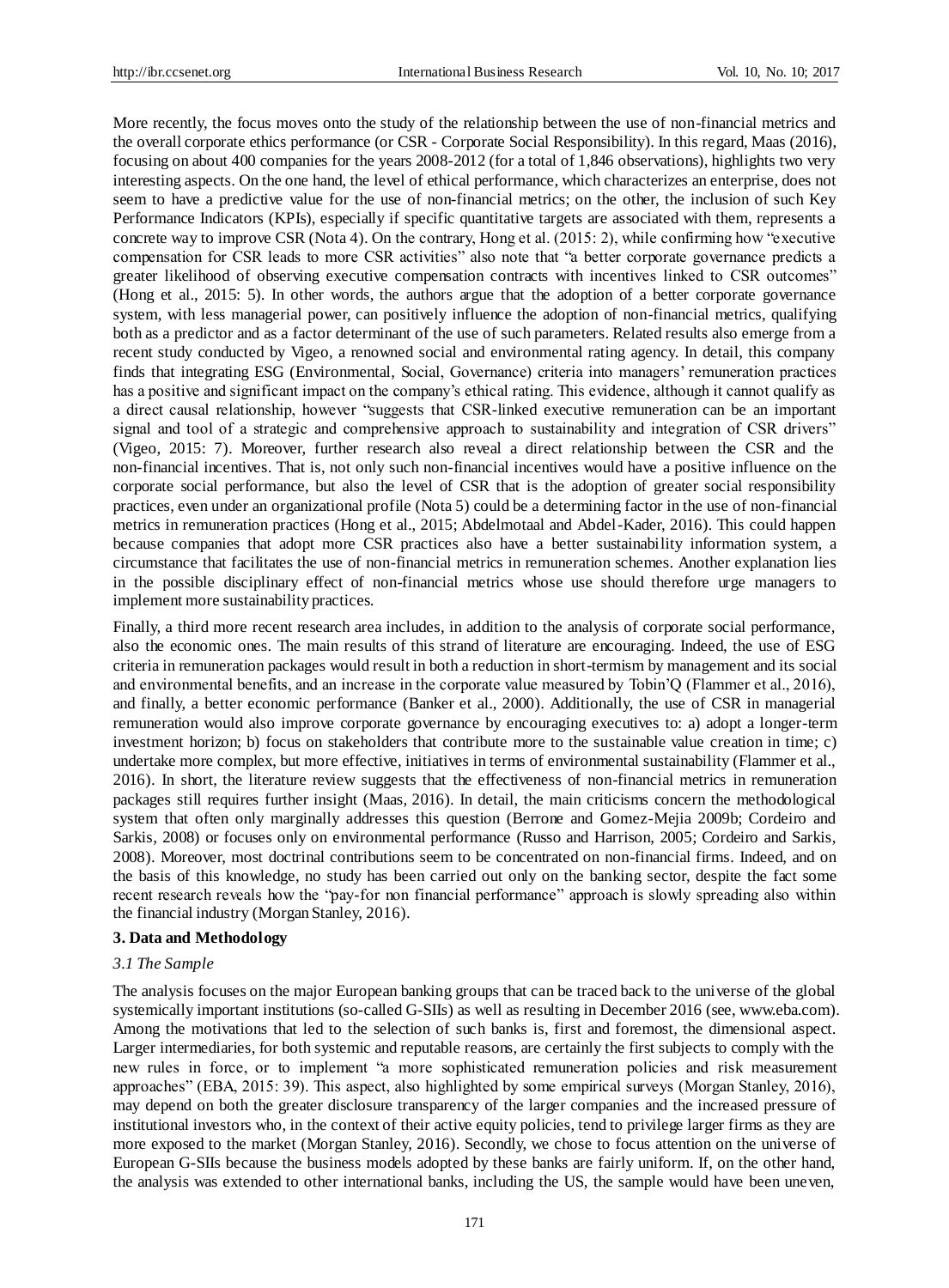resulting in specialized banks also in investment banking, which are known to be partially different from economic and financial equilibriums and regulations (De Vincentiis, 2014).

|  |  |  | Table 1. European Global Systemically Important Institutions (Total Assets in millions of euro, December 2016) |  |  |
|--|--|--|----------------------------------------------------------------------------------------------------------------|--|--|
|  |  |  |                                                                                                                |  |  |

| <b>Banks</b>                  | <b>Total Assets</b> | <b>Countries</b> |
|-------------------------------|---------------------|------------------|
| <b>HSBC</b>                   | 2,253.08            | United Kingdom   |
| <b>BNP</b> Paribas            | 2,076.96            | France           |
| Deutsche Bank                 | 1,591.55            | Germany          |
| Credit Agricole               | 1,524.23            | France           |
| <b>Barclays</b>               | 1,423.47            | United Kingdom   |
| Société Générale              | 1,382.24            | France           |
| <b>Banco Santander</b>        | 1,339.12            | Spain            |
| <b>BPCE</b>                   | 1,235.24            | France           |
| Lloyds Banking                | 959.59              | United Kingdom   |
| Royal Bank of Scotland (RBoS) | 937.14              | United Kingdom   |
| Unicredit                     | 859.53              | Italy            |
| <b>ING</b> Groep              | 845.08              | Belgium          |
| Credit Mutuel                 | 793.52              | France           |
| <b>BBVA</b>                   | 731.85              | Spain            |
| Intesa SanPaolo               | 725.10              | Italy            |
| Rabobank                      | 662.59              | Belgium          |
| Nordea Bank                   | 615.65              | Sweden           |
| <b>Standard Chartered</b>     | 615.13              | United Kingdom   |
| DZ Bank                       | 509.44              | Germany          |
| Commerzbank                   | 480.50              | Germany          |
| Danske Bank                   | 469.11              | Denmark          |
| <b>ABN</b> Amro               | 394.48              | Netherlands      |
| Caixabank                     | 347.92              | Spain            |
| <b>DNB</b>                    | 292.20              | Norway           |
| <b>KBC</b> Groep              | 275.20              | Belgium          |
| Svenska Handelsbanken         | 274.42              | Sweden           |
| Skandinaviska Enskilda Banken | 273.70              | Sweden           |
| Nationwide                    | 244.04              | United Kingdom   |
| <b>LBBW</b>                   | 243.62              | Germany          |
| Swedbank                      | 224.98              | Sweden           |
| Bayern LB                     | 212.15              | Germany          |
| Erste Bank                    | 208.22              | Austria          |
| <b>BFA</b>                    | 207.70              | Spain            |
| Nykredit                      | 188.39              | Denmark          |
| NordLB                        | 174.79              | Germany          |
| Raiffeisen International      | 111.86              | Austria          |

Source: www.eba.com and Annual Reports.

In detail, the sample consists of 36 banking groups belonging to different geographic areas (Table 1). The most represented areas, both for the number of banks and for assets administered, are Anglo-Saxon and German. In fact, there are six British banks, which in total run 23% of the total assets attributable to the whole sample of banks surveyed and 6 German banks. Following are France and Spain, represented by 5 and 4 banks respectively, Sweden with 4 banks, Belgium with 3 banks, Italy, Denmark and Austria with 2 banks, and finally Norway and the Netherlands with only 1 intermediary.

## *3.2 The Elaboration of the "ESG-remuneration Performance Rating"*

In order to answer our research questions based on the analysis of the degree, the frequency, and above all the intersive use of non-financial metrics, in the context of banks equity incentives, a quantitative score (named "ESG-remuneration performance rating") was elaborated. Such a score aims at summarizing the performance of banks in this area by identifying the most virtuous behaviors. Preliminary, the analysis focused on the elaboration of a survey model consisting of 15 basic information (Table 2). Subsequently, by adopting the "content analysis approach" (Abbott and Monsen, 1979), all official documents on governance and remuneration policies were analyzed (Corporate Governance Report, Compensation/Remuneration Report, Annual Report, etc.), in order to valorize the elementary items and thus elaborate the final rating. As far as the model is concerned, it has been elaborated by reference to both operational practice and the approaches followed by banks (especially those of major size) and reference literature (Maas, 2016) and, finally, to some recent research reports that have developed this topic in depth (Vigeo, 2015). The joint analysis of these three sources has made it possible to become a model that, with regard to the prefix goals, is completely innovative. Most of the studies so far which have dealt with this subject (see paragraph 2) have only adopted a dichotomous system, assigning a value of 1 in the presence of use, by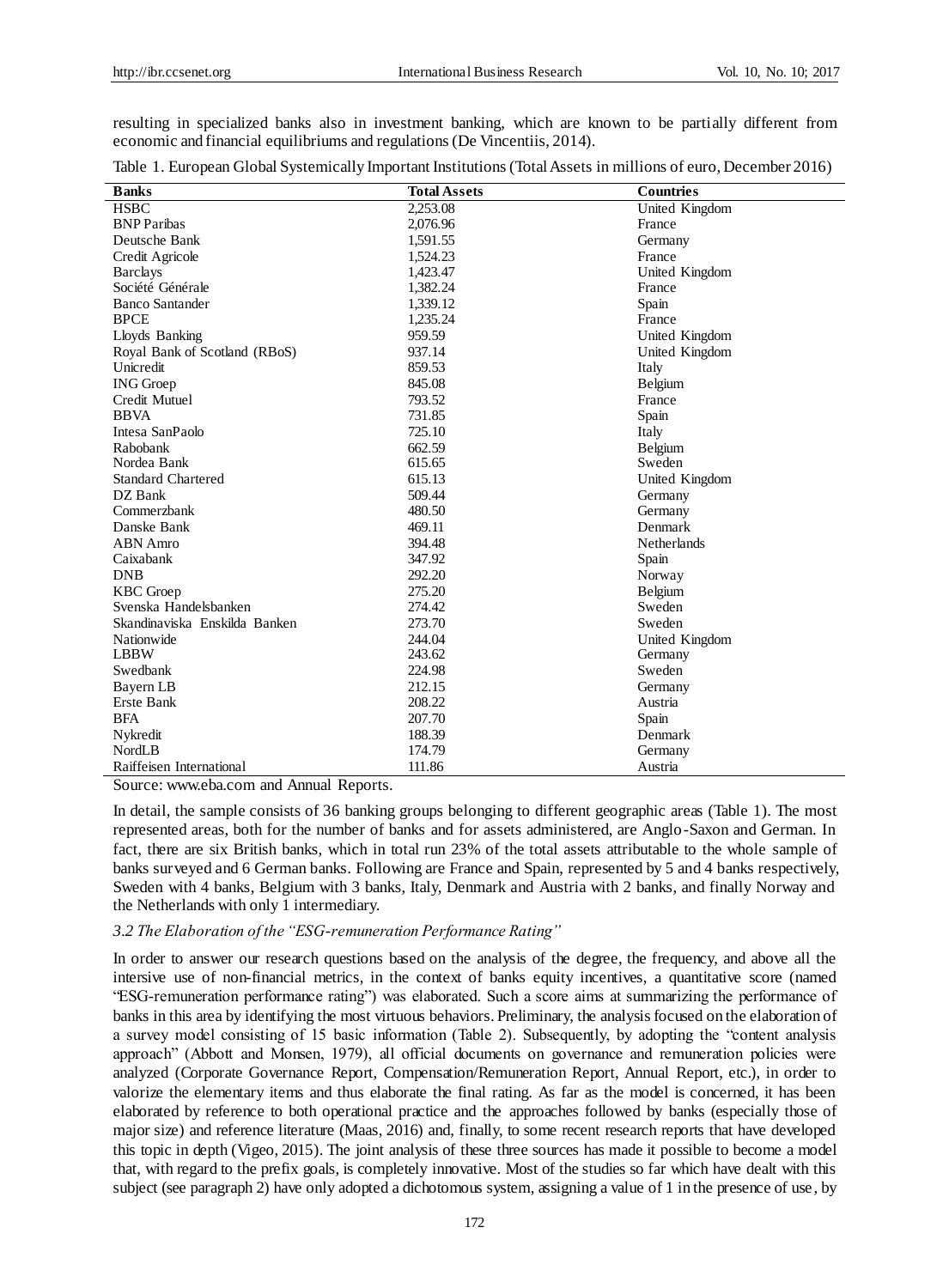the banks, of non-financial metrics in the determination of equity incentives, and zero in the event of non-adoption (Russo and Harrison, 2005; Hong et al., 2015), without however discerning the methods of employment which of course could have been more or not in line with the regulatory requirements. The present work, however, attempted to overcome this simplistic approach with the aim of analyzing not only the degree of spread of such metrics in the banking sector but also the intensive use distinguishing between the most virtuous and the less compliant behavior.

As can be seen from Table 2, in more detail, the primary basic items of the model are to verify whether the bank uses non-financial metrics (item 1) and specifies typology and content (item 2). The choice to distinguish these two aspects depends on the behavior of some banks which, despite claiming to use such criteria, do not actually provide any additional information. Subsequently, the model investigates the number of non-financial performance criteria used (item 3), as well as their possible articulation and differentiation with each executive manager (item 4). Since the functions performed by each executive may differ, it would also be advisable for the quality performance indicators to be different in order to express, correctly, the actual contribution offered to the social value creation of the parent bank. The additional items concern the definition of the variable rate payout related to non-financial performance (item 5), the balance between financial criteria and non-financial criteria (item 7, distinguishing whether banks are limited to communicating that aspect or quantifying this ratio also in percentage terms), the weight of qualitative targets (compared to financial ones) in determining incentive wages (item 8) and, finally, the definition of quantitative targets for each non-financial criterion (item 6). With regard to this last aspect, the behavior of those banks is certainly more commendable than for a non-financial indicator, such as customer satisfaction, to set a quantitative target to be achieved. Only in this way, non-financial metrics take on a real impact, being subjected, just like financial ones, to a specific measurement process.

Lastly, the last items of the template focus on: a) using the bank score scorecard (item 9) in order to jointly reconcile the financial and non-financial criteria; b) the articulation/dissemination of such business and individual metrics (items 10 and 11), c) adoption of claw-back or malus clauses, or recovery of variable fees in the presence of non-ethical behavior by managers (item 12, serious violations of the Code of Conduct), d) including non-financial metrics also in the context of long term incentive plans (item 13), and (e) extending the use of the criteria not financially for senior management (not just board or executive managers, item 14) and, finally, f) the possible definition of a vesting period for non-financial metrics (item 15), ie a time span of waiting (At least 3-5 years) during which the basic conditions for the award of incentive pay must mature.

Attributes scores vary mostly between zero (non-respect of items or absence of related information) and 1 (bank compliance to basic information). Only for items 3 and 8 has been gradual valorization. Finally, the final rating is expressed in percentage terms and is given by the ratio between the value achieved by each bank relative to the maximum sum obtainable in the presence of an optimal valuation of all the items in the model.

| N. | <b>Items</b>                                                                            | <b>Score</b>              |
|----|-----------------------------------------------------------------------------------------|---------------------------|
|    | Using non-financial performance criteria                                                |                           |
| 2  | Disclosure of non-financial performance criteria                                        |                           |
|    |                                                                                         | between $0-3 = 1$         |
| 3  | Number of non-financial performance criteria used                                       | between $4-6 = 2$         |
|    |                                                                                         | Over $6 = 3$              |
| 4  | Differentiated qualitative targeting for each executive                                 |                           |
| 5  | Definition of the % of variable remuneration associated with non-financial performance  |                           |
| 6  | Definition of quantitative targets for each non-financial criterion                     |                           |
| 7  | Balancing non-financial criteria and financial criteria                                 | No quantification $= 1$   |
|    |                                                                                         | With quantification $= 2$ |
|    |                                                                                         | between $10-30% = 1$      |
| 8  | Weight of qualitative targets                                                           | between $31-50% = 2$      |
|    |                                                                                         | Over $51\% = 3$           |
| 9  | Using the balance scorecard                                                             |                           |
| 10 | Use non-financial criteria at individual and/orbusiness units                           |                           |
| 11 | Using non-financial criteria at enterprise level                                        |                           |
| 12 | Claw-back or malus clauses in the presence of non-ethical conduct by managers           |                           |
|    | (eg serious violations of code of conduct)                                              |                           |
| 13 | Including non-financial metrics within LTIPs (Long Term Incentive Plan)                 |                           |
| 14 | Use non-financial criteria for senior management (not just board or executive managers) |                           |
| 15 | Vesting also for non-financial metrics                                                  |                           |
|    |                                                                                         |                           |

Table 2. The model for the assignment of the "ESG-remuneration performance rating"

Source: our computation.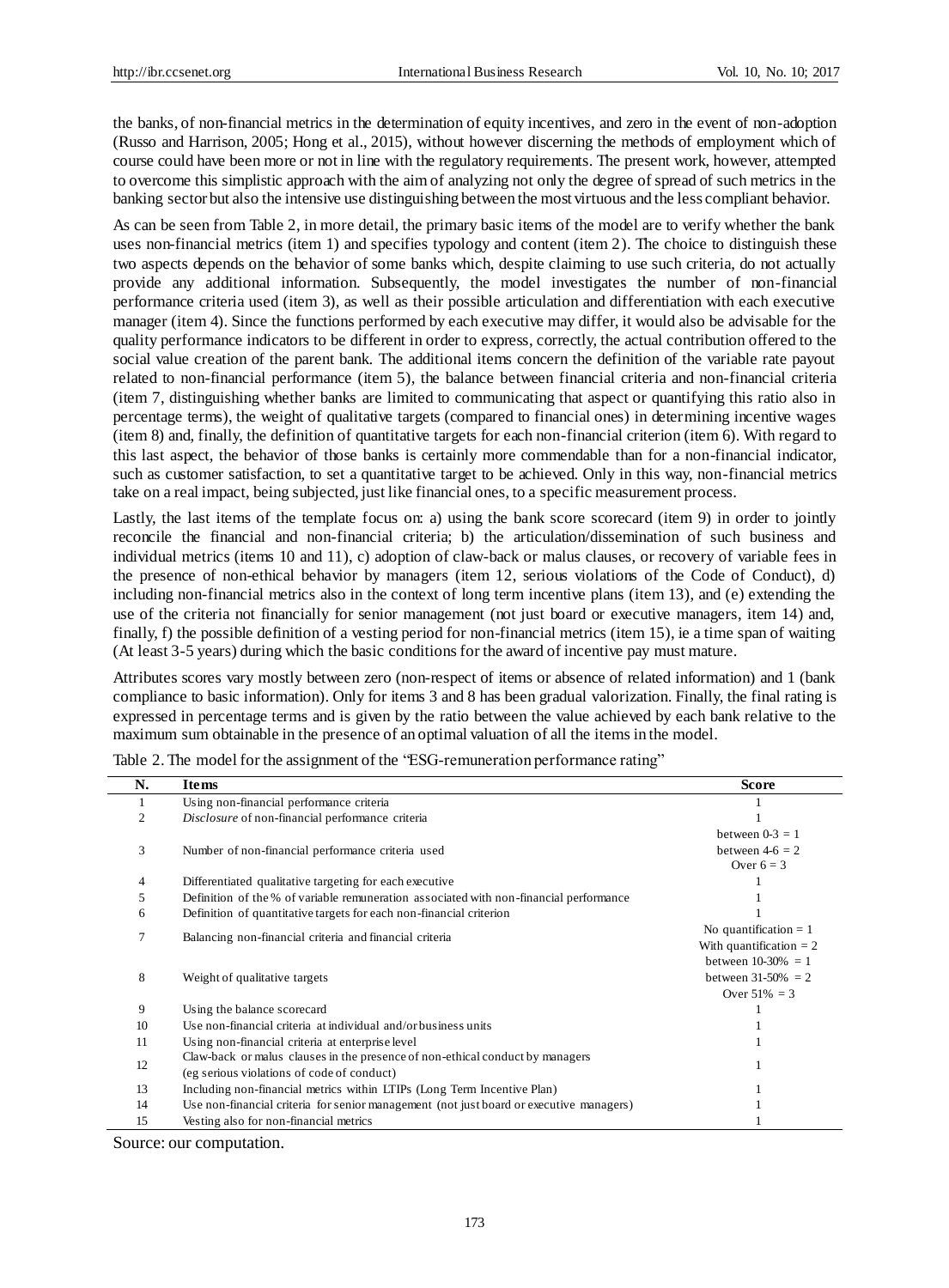#### **4. Results**

#### *4.1 The Degree and Intensive Use of Non-financial Performance Indicators: Analysis of the Survey Model*

The first output of the analysis relates to the values obtained from the individual items of the survey model (Table 3). The results seem encouraging, though not entirely satisfactory. In fact, it is possible to identify both some positive trends and also many gaps and practices which are still inadequate. The first positive aspect relates to the number of banks using non-financial criteria in the elaboration of their pay policies, which has clearly increased in the three-year survey (item 1). By the end of 2016, almost 90% of the investigated intermediaries were in line with this ethical behavior. On the contrary, a less positive aspect concerns the disclosure that banks publish on this criteria (item 2): in this case, the maximum percentage (reached in 2016) stops at 75%. This discrepancy between the percentage of use of qualitative criteria and disclosure reveals that at present there are still some banks (increasing from 2014 to 2016) that merely affirm to use these metrics without, however, listing or indicating them in any way.

This is the case, for example, of Caixabank which only states that: "Both quantitative (financial) and qualitative (non-financial) criteria are taken into account when assessing performance and evaluating individual results. In general, quantitative criteria are more frequently available at an institution-wide level, while qualitative factors are usually assessed at the individual level, where they are more relevant. These must be clearly specified and documented" (Caixabank, 2016: 6).

Continuing with the analysis, a further positive aspect relates to the number of non-financial performance criteria used by banks (item 3). Even then, the trend is positive: between 2014 and 2016, intermediaries broaden the range of non-financial measures, undoubtedly highlighting greater sensitivity to this problem. However, if one tries to check whether banks differentiate qualitative criteria in relationship to each single executive (item 4), then the data suddenly collapses, reaching at most 11.1% in 2016. This ethical behavior is only attributable to a few banks, including the British HSBC and Lloyds Banking, to which BNP Paribas and Credit Agricole were added in 2015-2016. The vast majority of the investigated intermediaries, therefore, choose to apply this criteria in a homogeneous and unambiguous manner without considering the specificity of the role and functions covered by each executive manager.

Further criticalities also emerge from the analysis of the subsequent items, a circumstance that denotes the presence of behavioral standards that are likely to have a large margin of improvement. Indeed, there are still a small number of banks that report the percentage of variable remuneration linked to non-financial criteria (approximately 35% in 2016; item 5), those that define the quantitative targets associated with such metrics (between 15 and 20% in the three-year survey, item 6), as well as intermediaries extending the use of non-financial criteria to senior management (19.4% in all survey years, item 14) or they define a vesting period, ie a waiting period during which conditions (temporal and non) must mature so that equity incentives can be attributed (only 11% at the end of 2016, item 15). However, greater compliance emerges with regard to the articulation in the use of non-financial criteria (items 9 and 10). In fact, most banks declare that they use such metrics at enterprise, business, and individual level, thus meeting a correct regulatory requirement.

Moreover, banks over and above the average (about 56% at the end of 2016) are using appropriate claw-back or malus arrangements of variable remuneration in the presence of non-ethical conduct by the manager (item 12), while there are fewer intermediaries adopting non-financial metrics for both bonuses and long-term incentives (around 42% and 44% in the three-year survey; item 13). Finally, with respect to the balance between financial and qualitative criteria, although most banks (55.6% throughout the three-year period, item 7) are concerned with estimating and reporting this ratio, however the quantity of non-financial indicators is still somewhat reduced compared to economic ones (on average, the weighting of non-financial indicators is between 31% and 50%), but also the use of the balance scorecard as a strategic tool to ensure the balance between the parameters of financial nature, including the Total Shareholder Return, TSR (Note 6) and non-financial factors is still confined to about one third (exactly 27.8% in 2016) of sample banks (item 9).

Overall, the analysis shows a high heterogeneity in the behavior of banks. Indeed, even in the presence of sufficiently detailed indications, information is often not detectable in homogeneous environments. In some cases, the list of non-financial performance appraisal metrics is placed in the section on the description of variable remuneration; in other cases, however, the bank provides information in the general description of remuneration policy. It is obvious, therefore, that some intermediaries pay more attention to the use of such indicators, while in other circumstances it seems that the information is only present to appear compliant with the regulations. In any case, the most important aspect is the almost generalized absence of a clear description not only of how these indicators are used but also of their respective measurement methods. As mentioned above,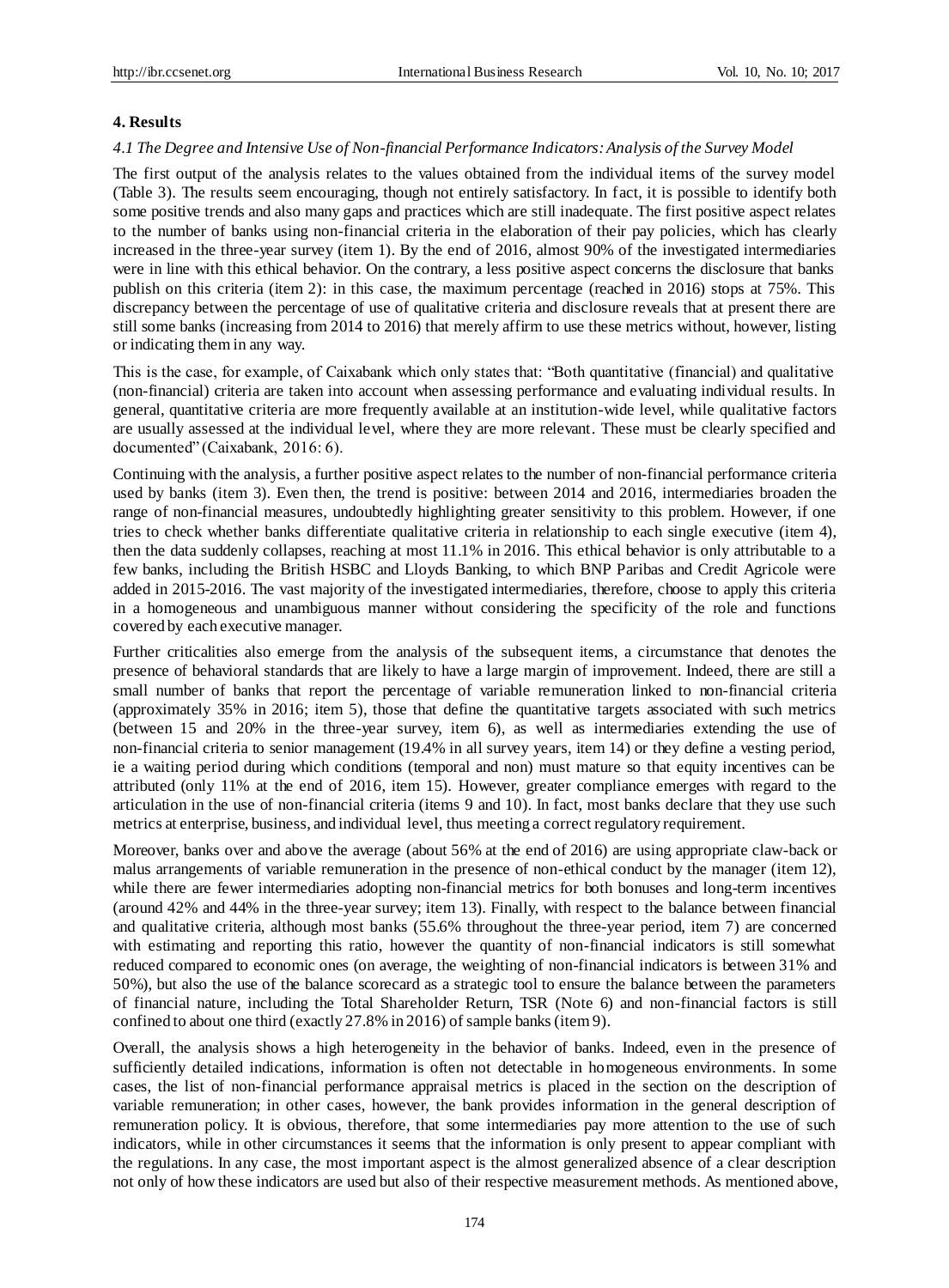the use of quantitative targets associated with each non-financial criterion is confined to only 21% of banks (the highest value of 2016). In other words, there is no fundamental information to understand the actual use of non-financial measures, or the way in which they are measured. This aspect applies to all the parameters (see below): for example, how is compliance measure with the rules? Regarding customer satisfaction? Brand value or gender diversity? (Maybe through the number of women in board?). In fact, these are important questions whose presence raises little doubt as to the concrete application of the qualitative criteria and, therefore, their effectiveness not only in mitigating the weight of financial performance but above all in conditioning the effective delivery of incentive pay.

| Table 3. The bank variables considered in the analysis |  |
|--------------------------------------------------------|--|
|--------------------------------------------------------|--|

| N.             | <b>Items</b>                                                                                                                | 2014  | 2015  | 2016  |
|----------------|-----------------------------------------------------------------------------------------------------------------------------|-------|-------|-------|
| $\mathbf{1}$   | Using non-financial performance criteria                                                                                    | 83.3% | 86.1% | 88.9% |
| 2              | Disclosure of non-financial performance criteria                                                                            | 72.2% | 72.2% | 75.0% |
| 3              | Number of non-financial performance criteria used                                                                           | 69.4% | 69.4% | 72.2% |
|                | $a)$ Between 0-3                                                                                                            | 36.1% | 27.8% | 30.6% |
|                | $b)$ Between 4-6                                                                                                            | 22.2% | 25.0% | 22.2% |
|                | c) Over $6$                                                                                                                 | 11.1% | 16.7% | 19.4% |
| $\overline{4}$ | Differentiated qualitative targeting for each executive                                                                     | 8.3%  | 8.3%  | 11.1% |
| 5              | Definition of the % of variable remuneration associated with<br>non-financial performance                                   | 31.9% | 31.9% | 34.7% |
| 6              | Definition of quantitative targets for each non-financial criterion                                                         | 15.3% | 18.1% | 20.8% |
| 7              | Balancing non-financial criteria and financial criteria                                                                     | 55.6% | 55.6% | 55.6% |
|                | a) No quantification                                                                                                        | 13.9% | 13.9% | 13.9% |
|                | b) With quantification                                                                                                      | 41.7% | 41.7% | 41.7% |
| 8              | Weight of qualitative targets                                                                                               | 47.2% | 47.2% | 47.2% |
|                | $a)$ Between 10-30%                                                                                                         | 13.9% | 13.9% | 13.9% |
|                | b) Between $31-50%$                                                                                                         | 25.0% | 19.4% | 16.7% |
|                | c) Over $51\%$                                                                                                              | 8.3%  | 13.9% | 16.7% |
| 9              | Using the balance scorecard                                                                                                 | 16.7% | 16.7% | 27.8% |
| 10             | Use non-financial criteria at individual and / or business units                                                            | 50.0% | 55.6% | 61.1% |
| 11             | Using non-financial criteria at enterprise level                                                                            | 61.1% | 63.9% | 72.2% |
| 12             | Claw-back or malus clauses in the presence of non-ethical conduct<br>by managers (eg serious violations of code of conduct) | 55.6% | 55.6% | 55.6% |
| 13             | Including non-financial metrics within LTIPs (Long Term Incentive<br>Plan)                                                  | 41.7% | 44.4% | 44.4% |
| 14             | Use non-financial criteria for senior management (not just board or<br>executive managers)                                  | 19.4% | 19.4% | 19.4% |
| 15             | Vesting also for non-financial metrics                                                                                      | 8.3%  | 11.1% | 11.1% |

Source: our computation.

## *4.2 The Behavior of European Banks: Evolution and Trend of Score at Individual and Geographical Level*

Continuing with the analysis, interesting considerations come from Figure 1, which shows, for each year of the survey, a ranking of intermediaries analyzed on the basis of their final rating (ESG-remuneration performance score). Even then, it is possible to observe the considerably higher position assumed by the English bank Lloyds Banking, the ninth among the European intermediaries analyzed for assets (less than one million euros, see Table 1), although in 2016 that bank shares first place with HSBC, another English bank. This fact highlights the absence of a significant relationship between compliance with the performance criteria regulations to be used in preparing pay rates and bank size.

Overall, comparing the three years, there is a clear prevalence among the first positions of banks of English nationality, as well as of the Belgian ING Groep bank, which is in fourth place in the three-year period considered. The position of the Dutch bank ABN Amro, of the German bank Deutsche Bank, of the French bank Credit Agricole and of Banco Santander appears satisfactory. As far as Italian banks are concerned, the position of Unicredit, which certainly holds the confrontation with the major international banking players, appears to be significant. Lastly, even in 2016 there are banks which, in the context of their corporate documents, do not report any information on non-financial performance indicators and are thus placed in the last positions in the ranking.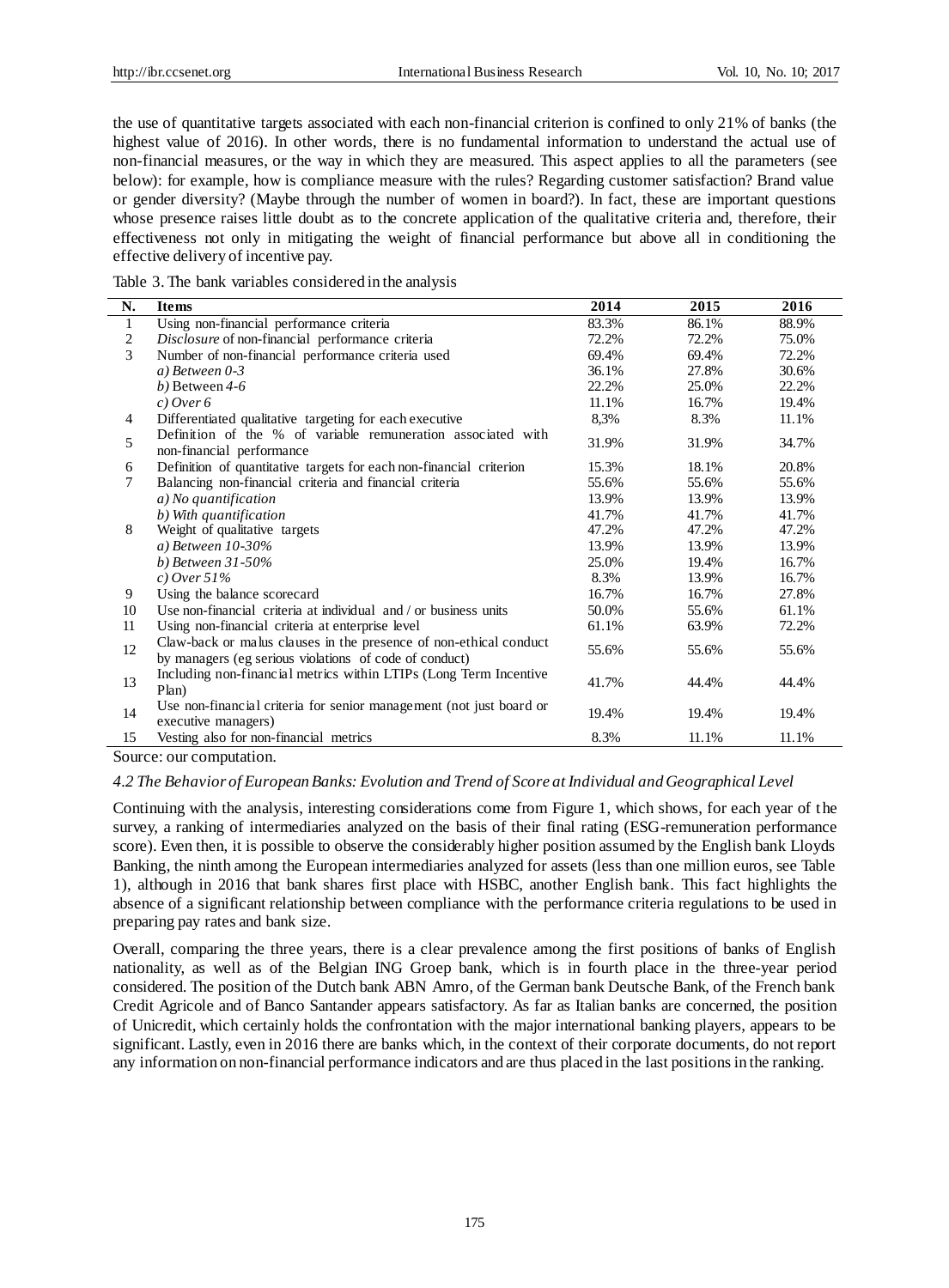

Figure 1. Rate of use of non-financial performance evaluation metrics: a ranking of European banks (years 2014-2016)

Subsequently, putting together the information obtained for each bank, the average final rating per country expressed in percentage terms was determined (Table 4). The growing trend in the score reflects gradual adjustments to new regulatory obligations as well as banks' awareness of the importance of using and disseminating information on non-financial performance indicators. Banks showing a higher level of score belong to those countries (England, The Netherlands, Belgium, Norway and Italy) where evidently the implementation of the new regulatory framework on managerial remuneration is at a more advanced stage. Moreover, the strengthening of the disclosure of managerial remuneration makes these countries particularly virtuous in terms of the modalities and tools adopted to reach a new regulatory vision for management compensation.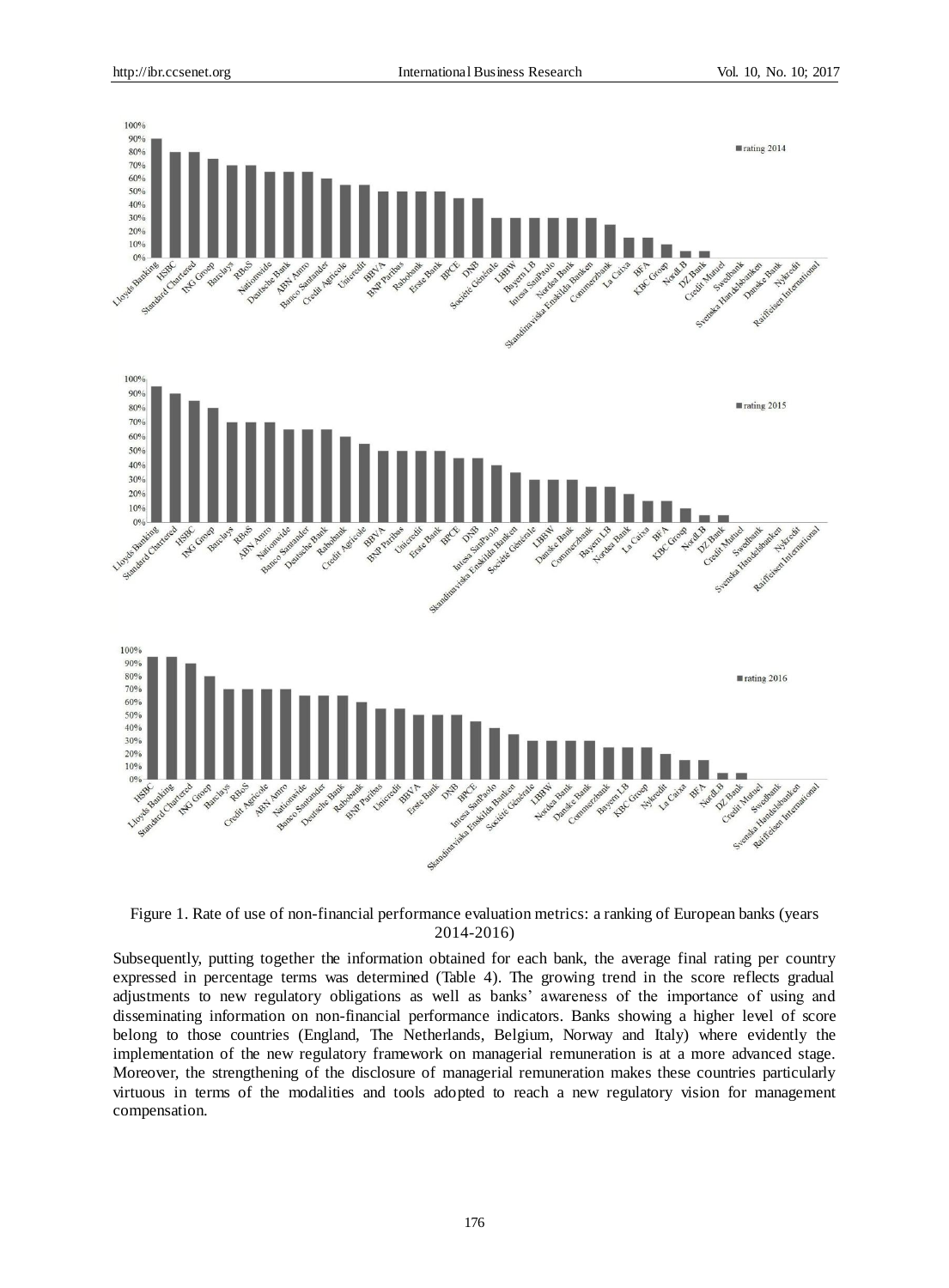| Country        | 2014 (%) | 2015(%) | 2016(%) | $\Delta$ 2014-2016 (%) |
|----------------|----------|---------|---------|------------------------|
| United Kingdom | 75.83    | 79.17   | 80.83   | $+6.59$                |
| Netherlands    | 65.00    | 70.00   | 70.00   | $+7.69$                |
| <b>Belgium</b> | 45.00    | 50.00   | 55.00   | $+22.22$               |
| Norway         | 45.00    | 45.00   | 50.00   | $+11.11$               |
| Italy          | 42.50    | 45.00   | 47.50   | $+11.76$               |
| France         | 36.00    | 36.00   | 40.00   | $+11.11$               |
| Spain          | 35.00    | 36.25   | 36.25   | $+3.57$                |
| Germany        | 26.67    | 25.83   | 25.83   | $-3.12$                |
| Denmark        | 0.00     | 15.00   | 25.00   | $+66.67$               |
| Austria        | 25.00    | 25.00   | 25.00   | 0.00                   |
| Sweden         | 15.00    | 13.75   | 16.25   | $+8.33$                |
| Average        | 38.19    | 40.14   | 42.50   | $+11.27$               |
| Median         | 37.50    | 42.50   | 42.50   | $+13.33$               |
| Stand. Dev.    | 27.68    | 28.57   | 28.37   | $+2.52$                |
| Min.           | 0.00     | 0.00    | 0.00    | 0.00                   |
| Max            | 90.00    | 95.00   | 95.00   | 5.56                   |

| Table 4. ESG-remuneration performance rating: descriptive variables and geographic trends (percentages values, |  |  |  |
|----------------------------------------------------------------------------------------------------------------|--|--|--|
| vears $2014 - 2016$                                                                                            |  |  |  |

Table 5. ESG-remuneration performance rating: variables and measurement score

| ESG-remuneration performance rating |                                    |          |          |          |  |  |  |
|-------------------------------------|------------------------------------|----------|----------|----------|--|--|--|
| Measurement                         | Variables                          | 2014 (%) | 2015 (%) | 2016 (%) |  |  |  |
| Environmental(E)                    | Environmental sustainability       | 2.8      | 2.8      | 2.8      |  |  |  |
| Social(S)                           | Customer satisfaction              | 47.2     | 47.2     | 52.8     |  |  |  |
|                                     | Employment satisfaction            | 19.4     | 33.3     | 36.1     |  |  |  |
|                                     | Reputation                         | 11.1     | 16.7     | 19.4     |  |  |  |
|                                     | Corporate Social Responsibility    | 16.7     | 22.2     | 19.4     |  |  |  |
|                                     | Customers relationships            | 11.1     | 16.7     | 16.7     |  |  |  |
|                                     | Contribution to growth and         | 8.3      | 11.1     | 16.7     |  |  |  |
|                                     | profitability                      |          |          |          |  |  |  |
|                                     | <b>Net Promoter Score</b>          | 8.3      | 13.9     | 11.1     |  |  |  |
|                                     | Digital active customer growth     | 2.8      | 5.6      | 8.3      |  |  |  |
|                                     | Leadership                         | 8.3      | 5.6      | 5.6      |  |  |  |
|                                     | <b>Brand Value</b>                 | 5.6      | 5.6      | 5.6      |  |  |  |
|                                     | Stakeholder engagement             | 5.6      | 5.6      | 5.6      |  |  |  |
|                                     | Product innovation                 | 0.0      | 5.6      | 5.6      |  |  |  |
|                                     | Team work                          | 2.8      | 2.8      | 2.8      |  |  |  |
|                                     | Collaboration                      | 2.8      | 2.8      | 2.8      |  |  |  |
|                                     | Net Trust Score                    | 2.8      | 2.8      | 2.8      |  |  |  |
| Corporate                           | Vision & Strategy                  | 27.8     | 33.3     | 38.9     |  |  |  |
| Governance (CG)                     |                                    |          |          |          |  |  |  |
|                                     | Respect for risk management policy | 30.6     | 36.1     | 33.3     |  |  |  |
|                                     | Costs Efficiency                   | 13.9     | 16.7     | 25.0     |  |  |  |
|                                     | Quality of profits                 | 25.0     | 25.0     | 19.4     |  |  |  |
|                                     | Compliance                         | 5.6      | 13.9     | 13.9     |  |  |  |
|                                     | Culture                            | 5.6      | 11.1     | 11.1     |  |  |  |
|                                     | Efficiency of functions            | 8.3      | 8.3      | 8.3      |  |  |  |
|                                     | Individual/group performance and   | 5.6      | 5.6      | 5.6      |  |  |  |
|                                     | divisional level                   |          |          |          |  |  |  |
|                                     | Board diversity                    | 2.8      | 5.6      | 5.6      |  |  |  |
|                                     | Financial Crime Risk Mitigation    | 2.8      | 5.6      | 5.6      |  |  |  |
|                                     | Operational risk                   | 2.8      | 2.8      | 2.8      |  |  |  |

*4.3 Non-financial Performance Metrics*

The final step in the analysis was to catalog all the non-financial performance criteria used by the banks, highlighting the respective degree of diffusion in the sample analyzed for the three-year survey. As Figure 2 shows, in total, the qualitative metrics used are 27, divided into three different universes (Table 5): Environmental (E), Social (S) and Corporate Governance (CG). An extensive approach has been used, by including all the qualitative indicators that banks claim to adopt, although in some cases (for example "Costs Efficiency", "Quality of profits" and "Contribution to growth and profitability") they are not closely related to the universe they are been included in. The first aspect that emerges concerns the high number of these criteria and their high diversification. The analysis, indeed, shows a strong heterogeneity in the way banks behave choosing to use different criteria and sometimes even difficult interpretation and identification. Among the most ambiguous criteria, can be included "Culture" and "Leadership" metrics because of the indeterminacy of the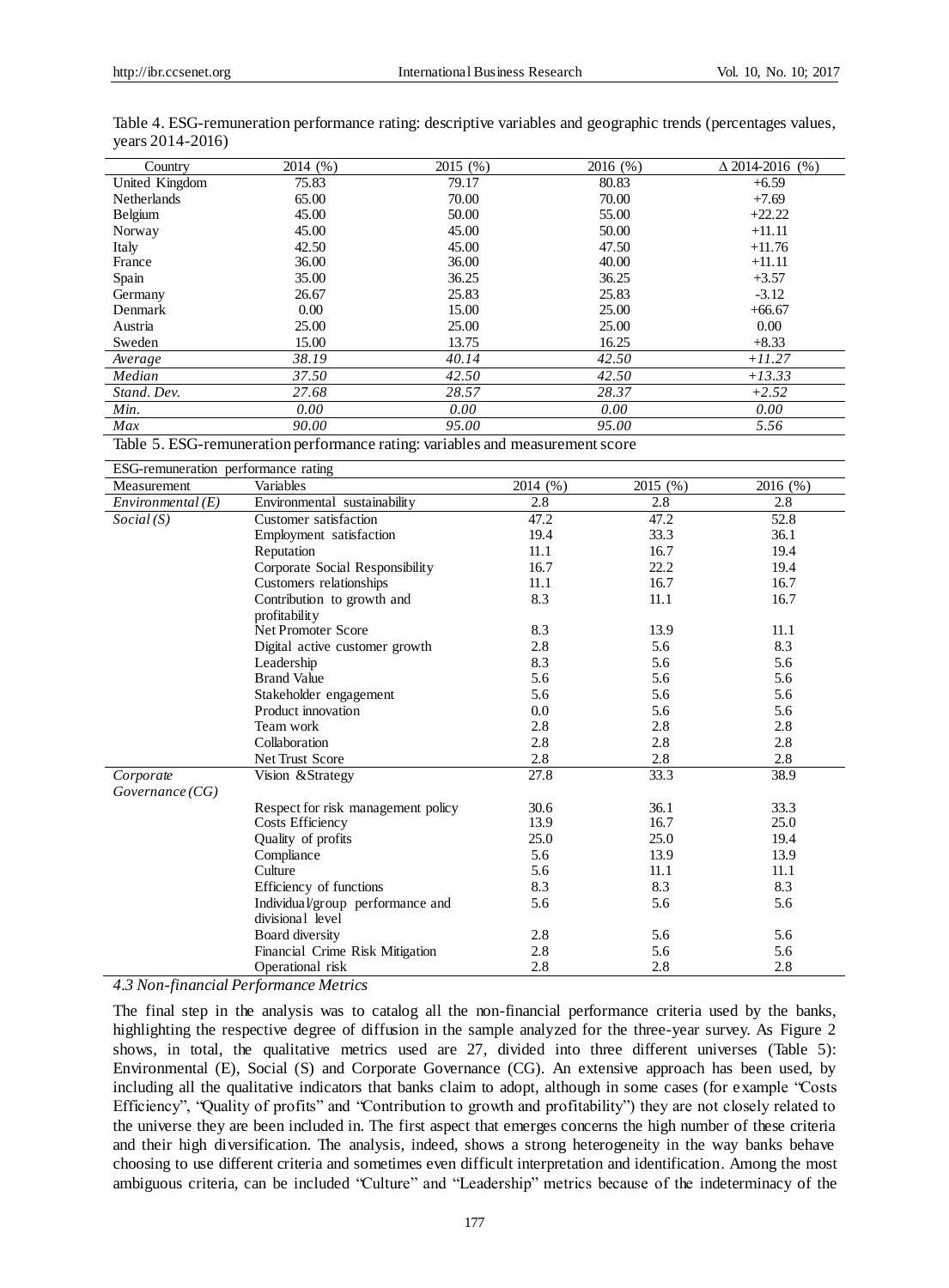respective measurement methods on which, as discussed above, banks do not give any information.

Overall, the most widely used metric is customer satisfaction in its various aspects (customer satisfaction, customer retention and customer experience). Indeed, this goal is present in the majority of Remuneration reports: it represents the first value the banks follow in the articulation of their non-financial performance. Moreover, the centrality of the customer is highlighted by the use of two other indicators associated with it, referring to the Net Promoter Score (NPS), an alternative customer satisfaction management tool for assessing customer loyalty and the "Digital active customer growth", a direct criterion highlighting the growth trend in the use of virtual tools by bank customers.

Following, always in the prevailing position, the non-financial criteria for the implementation of the company strategy, as well as the satisfaction and retention of the employees. Even in that case, the spread appears to be adequate, albeit minor in relation to the importance attributed to customers. Moreover, there is also a strong orientation of the banking system to use the qualitative criterion of "Respect for risk management policy" and this is in tune with the "dogmas" of the new regulations which, on several occasions, reiterates the need that Remuneration practices are strongly linked to the bank's risk profile. Then, with more homogeneous diffusion rates, the "Costs efficiency", "Corporate Social Responsibility", "Quality of profits", "Reputation", "Compliance" criteria are followed. Also, some qualitative criteria that can be attributed to the corporate governance area ("Compliance/Board diversity") as well as those of an individual character ("Team work") are less frequent. Last but not least, the almost total lack of interest of banks towards environmental performance. In fact, only a very small percentage of intermediaries claim to link incentive wages to the results obtained in terms of environmental sustainability.



Figure 2. Non-financial performance evaluation metrics: degree of distribution at banks (years 2014-2016)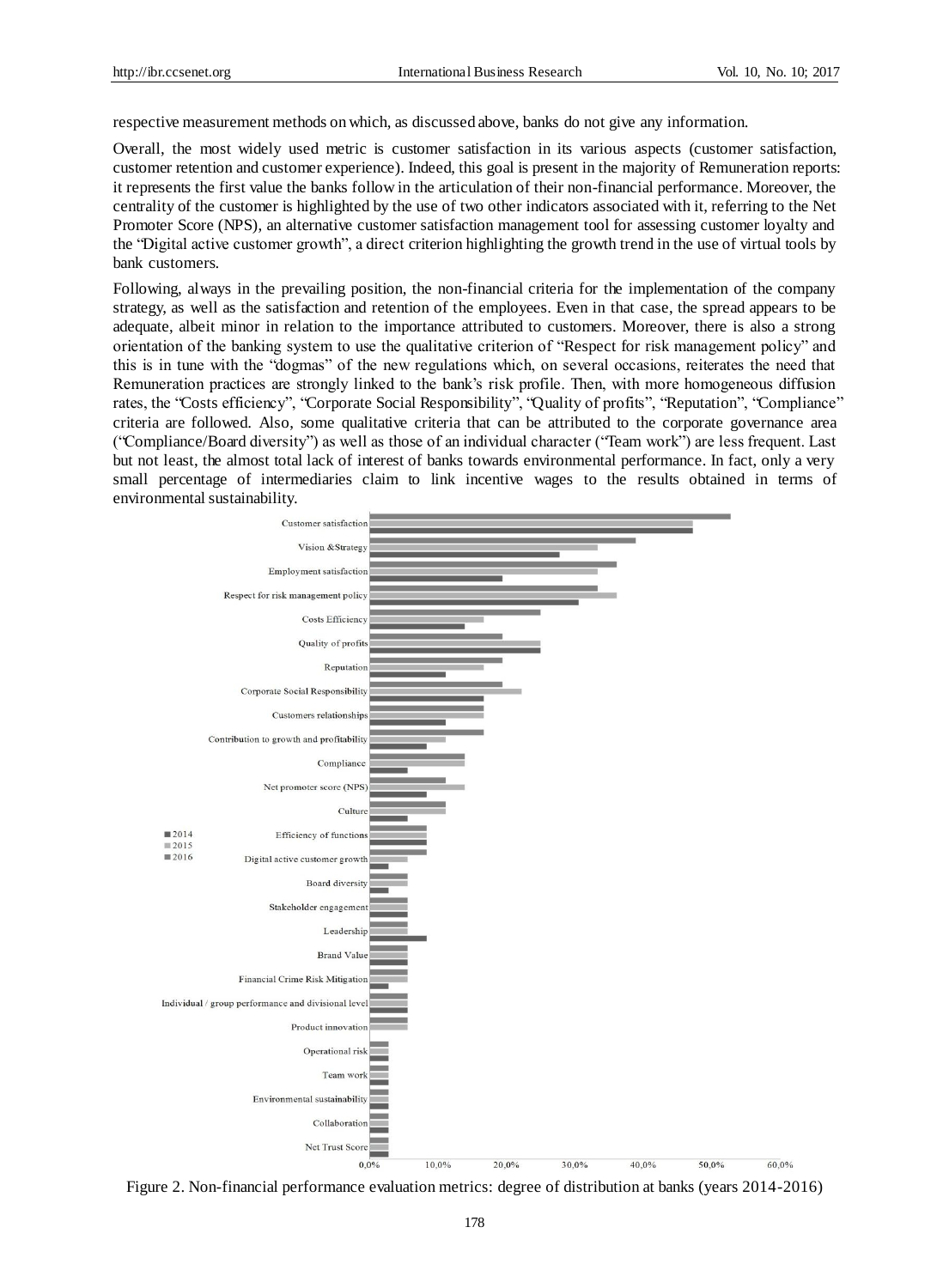#### **5. Discussion and Conclusions**

One of the most innovative aspects of the current banking regulation on executive compensation is certainly the inclusion of qualitative (or non-financial) metrics among the performance criteria to which incentive pay is attached. In other words, the regulator requires banks to link managerial compensation not only to the economic value, but also to the social value, that is the added value realized for the benefit of all stakeholders. On the basis of these considerations, this paper aimed to answer the following research questions: a) verify the adoption of such qualitative metrics by banks compensation programs; b) analyze the modality and the intensity of use of such indicators by the financial sector in recent years (2014-2016). In order to reach these goals, a sample of 36 European banking groups belonging to different geographic areas was analized and for each financial firm a quantitative score (called ESG-remuneration performance rating) was elaborated.

Main results are incuraging, but they denote some negative aspects. Indeed although the response of the European banking system appears to be positive (almost all of the banks examined declare at the end of 2016 to use these metrics), the empirical analysis also highlighted some critical issues. While, on the one hand, the spread of such metrics is quite satisfactory, the intensive use, synthesized by the "*ESG-remuneration performance score*", is still inadequate. More in detail, despite some ethical behavior, mainly attributable to British banks (whose ratings are always more than 60%), most of the other G-SIIs in Europe are characterized by more standardized and partly deficient approaches. This is evidenced by the average value of the "*ESG-remuneration performance rating*" that, for all three years of survey (2014-2016), never exceeds 50%, although it shows a growth trend of around 11%. To affect these values some banks do not seem to clearly follow this behavior pattern.

The first issue concerns the level of disclosure that often is inadequate. A significant percentage of banks, indeed, although declaring to use non-financial metrics, subsequently give no evidence by not even communicating the list of criteria chosen. A further gap involves the subdivision of non-financial metrics to each executive. In particular, most banks do not provide such articulation by implying that the same criteria and the same level apply for each manager. Moreover, is it still minority the percentuage of the banks that use the balance scorecard to achieve balance between financial targets and non-financial metrics. Finally, there is limited information on the methodologies for measuring non-financial metrics, a fact that negatively affects both the understanding of the link between pay and social value produced by the bank, and the ability of the managers to perceive a direct link between their behavior and the performance of the qualitative indicators. The aspect of measurability of qualitative performance is very important. Indeed, this question is undoubtedly the main juncture around which, in the coming years, both banks and Supervisory Authorities will have to concentrate so that the link between remuneration policies and non-financial performance can be real and not just formal.

Finally, it is appropriate to propose some policy guidelines. On the one hand, it would certainly be useful for banks to increase the number of non-financial criteria adopted (in their incentive remuneration), on the other hand, this expansion should not pose a risk of creating perverse incentives or additional modalities only to increase managerial compensation without promoting, at the same time, a holistic approach to sustainable performance. Moreover, as mentioned above, great attention has to be paid to the question of the measurability of such metrics, which must also be "materials", and to rely on important aspects for banking. Lastly, it is highly appropriate that qualitative measurements are always accompanied by an ex-ante indication of the objective parameters to be considered in the evaluation, the description of the expected performance and the specification by the manager responsible for the evaluation. Continuing, further reflections may also be made in relation to some components of the bank's governance system. Board and/or committees' charters should, indeed, include adequate forecasts for managers to be urged to use ESG metrics. The presence of well-defined roles and responsibilities on the use of these criteria is certainly an important sign for investors who will thus appreciate and include in their investment decisions that aspect. It is more accurately formalized the responsibility for the use of ESG metrics by the company, the greater the incentives for investors to invest in that enterprise (UN PRI, 2012). Lastly, it is evident that linking ESG criteria to remuneration packages is not an end in itself, but requires, on the contrary, a simultaneous change in organization, as well as the emergence of an ethic widely-oriented business culture (The European Parliament and the Council of the European Union 2014; Morgan Stanley, 2016).

## **References**

Abbott, W. F., & Monsen, R. J. (1979). On the Measurement of Corporate Social Responsibility: Self-Reported Disclosures as a Method of Measuring Corporate Social Involvement. *The Academy of Management Journal*, *22*(3), 501-515. https://doi.org/10.2307/255740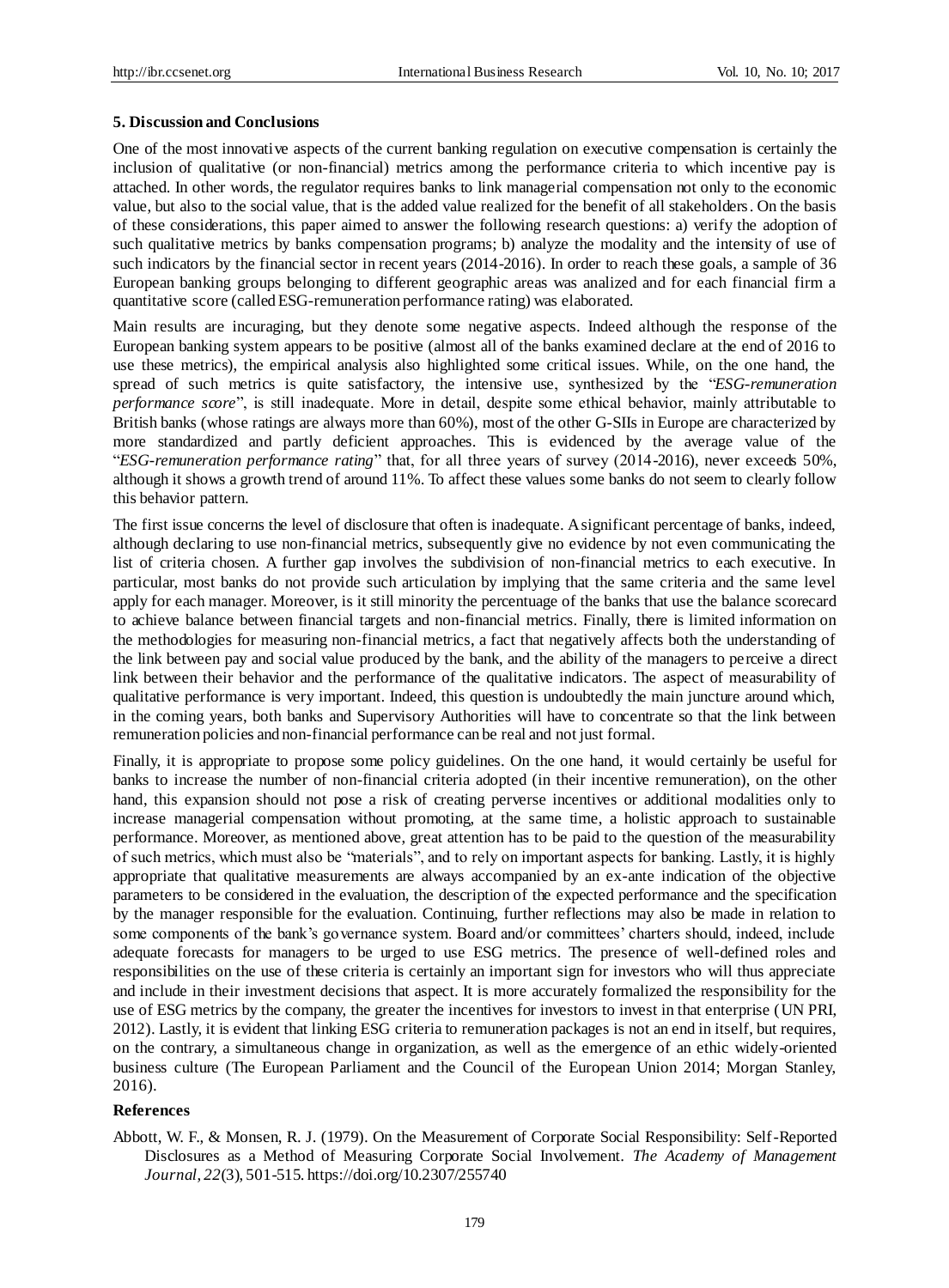- [Abdelmotaal,](http://www.emeraldinsight.com/author/Abdelmotaal%2C+Heba) H., & Abdel-Kader M. (2016). The use of sustainability incentives in executive remuneration contracts: Firm characteristics and impact on the shareholders' returns. *Journal of Applied Accounting Research*, *17*(3), 311-330. https://doi.org/10.1108/JAAR-12-2013-0123
- Banker, R. D., Potter, G., & Srinivasan, D. (2000). An empirical investigation of an incentive plan that includes nonfinancial performance measures. *Accounting Review*, *75*(1), 65-92. https://doi.org/10.2308/accr.2000.75.1.65
- BCBS Basel Committee on Banking Supervision. (2010). Compensation Principles and Standards Assessment Methodology. January.
- BCBS Basel Committee on Banking Supervision. (2011). Range of Methodologies for Risk and Performance Alignment of Remuneration. May.
- Belcredi, M., & Ferrarini G. (2013). Boards and shareholders in European listed companies. Facts, context and post-crisis reforms. Cambridge University Press. https://doi.org/10.1017/CBO9781139629126
- Berrone, P., & Gomez-Mejia, L. R. (2009a). The pros and cons of rewarding social responsibility at the top. *Human Resource Management*, *48*(6), 959-971. https://doi.org/10.1002/hrm.20324
- Berrone, P., & Gomez-Mejia, L. R. (2009b). Environmental performance and executive compensation: An integrated agency-institutional perspective. *Academy of Management Journal*, *52*(1), 103-126. https://doi.org/10.5465/AMJ.2009.36461950
- Caixabank. (2016). Annual Report on the remuneration of the members of the members of the Caixabank, S.A. board of directors.
- Campbell, K., Johnston, D., Sefcik, S. E., & Soderstrom, N. S. (2007). Executive compensation and non-financial risk: An empirical examination. *Journal of Accounting and Public Policy*, *26*(4), 436-462. https://doi.org/10.1016/j.jaccpubpol.2007.05.001
- CEBS Committee of European Banking Supervisors. (2010). Guidelines on Remuneration Policies and Practices. December.
- Cordeiro, J., & Sarkis, J. (2008). Does explicit contracting effectively link CEO compensation to environmental performance? *Business Strategy and the Environment*, *17*(5), 304-317. https://doi.org/10.1002/bse.621
- De Vincentiis, P. (2014). Lo status di banca sistemica gioca un ruolo significativo? Una verifica empirica sui Cds delle maggiori banche europee. *Bancaria*, *12*, 12-27.
- EBA. (2015). Guidelines on sound remuneration policies under Articles 74(3) and 75(2) of Directive 2013/36/EU and disclosures under Article 450 of Regulation (EU) No 575/2013, 21 December.
- Flammer, C., Hong, B., & Minor, D. (2016). Corporate Governance and the Rise of Integrating Corporate Social Responsibility Criteria in Executive Compensation: Antecedents and Outcomes. https://doi.org/10.2139/ssrn.2831694
- FSB Financial Stability Board. (2009). Principles for Sound Compensation Practices, Implementation Standards. September.
- FSB Financial Stability Board. (2015). Implementing the FSB Principles for Sound Compensation Practices and their Implementation Standards. Fourth progress report*.* November.
- Harvard Business Review (2015). Best Performing CEOs in the World" assessment.
- Hong, B., Li, Z. F., & Minor, D. B. (2015). Corporate Governance and Executive Compensation for Corporate Social Responsibility. Harvard Business School Working Paper 16-014, August. https://doi.org/10.2139/ssrn.2553963
- Iannuzzi, A. P. (2013). Le politiche di remunerazione nelle banche tra regolamentazione e best practices. Edizioni Scientifiche Italiane, Napoli.
- Ittner, C. D., Larcker, D. F., & Rajan, M. V. (1997). The choice of performance measures in annual bonus contracts. *Accounting Review*, *72*(2), 231-255.
- KPMG (2015). Directors' Remuneration 2015. October.
- Maas, K. (2016). Do Corporate Social Performance Targets in Executive Compensation Contribute to Corporate Social Performance? *Journal of Business Ethics*. https://doi.org/10.1007/s10551-015-2975-8
- Miles, P. C., & Miles, G. (2011). Corporate social responsibility and executive compensation: exploring the link.